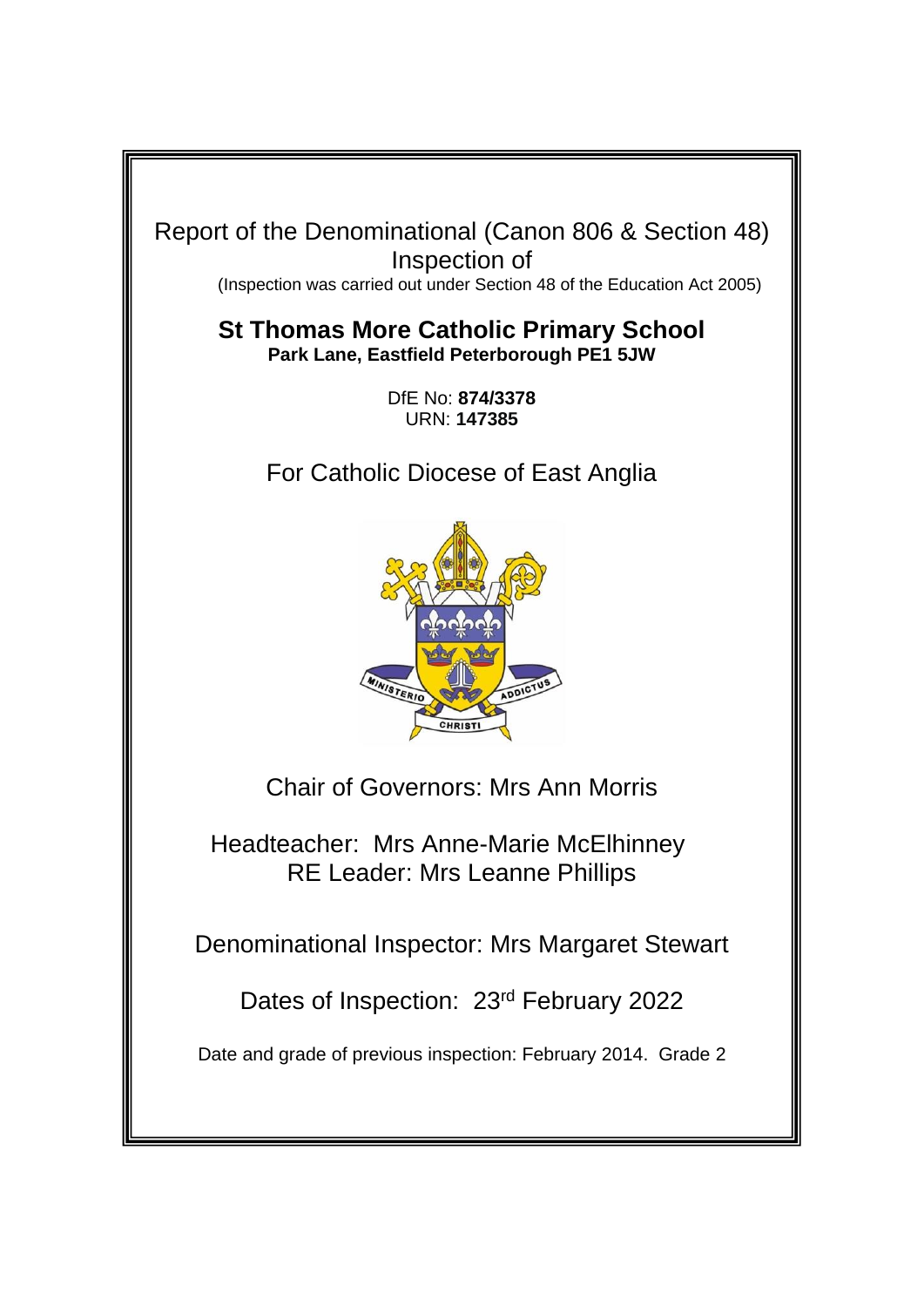## **DESCRIPTION OF THE SCHOOL**

St Thomas More Catholic Primary School is 4-11 mixed Primary in the East Ward of Peterborough serving the parishes of St. Peter and All Souls and St. Luke's. The school joined St. John the Baptist Catholic Multi Academy Trust in September 2019. The catchment area of the school has changed considerably over the last five years with the number of English as an additional language (EAL) children increasing to 80%. 49% of the pupils are Catholic, 6% are Other Christians and 34% are from Other World Faiths. Pupils receiving free school meals is higher than the national average and stands at 30%. Those who are identified as having a disability or special educational needs (SEND) is 10% of which there are 11 pupils supported by an Education and Health Care Plan. (EHCP). There are 14 classes with 2 form entry from Reception to Year 6 and 33% of the staff are Catholic.

## **The S48 RE Inspection included:**

The day began with introductions and a tour of the school, meeting staff and visiting classrooms and communal areas. The meeting with the chair of governors and parish priest took place via Zoom and this was followed by a collective worship reflection in the new Community Prayer Room, led by year 4 pupils. Discussions took place with the headteacher and Religious Education (RE) leader about the RE self-evaluation form (SEF), school development and improvement plans and other data and documentation on outcomes of monitoring. Teaching and learning of RE in all classes was observed alongside the RE leader and this was followed by a book scrutiny of a range of learners from each year group including evidence of teaching and learning from the school's on line offer during the COVID 19 pandemic. Pupils who were school ambassadors, including those who belonged to the chaplaincy team gave their views of life in school and this was followed by a meeting with a range of staff fulfilling a variety of roles throughout the school.

## **OVERALL EFFECTIVENESS OF THE SCHOOL AS A CATHOLIC SCHOOL.**

#### **Grade 1**

St. Thomas More is an outstanding Catholic primary school where religious education is regarded as the utmost priority in the life of the school. The school's mission statement, 'a community working through prayer, celebration and learning, to achieve excellence' is lived out in the way everyone supports and communicates with each other and in the way they promote the highest regard for the Catholic life and mission of the school. Leaders and teachers hold the highest aspirations for pupils and this is promoted by an inclusive and supportive culture that is embedded in the Catholic character of the school. When talking about 'giving and receiving', one Key Stage 2 pupil said; 'The best thing you can give to another person is your time, giving helps to make you a better person and makes the world a better place'. Over time, pupils develop a deep understanding of their faith through the richness of their experiences of the Catholic traditions of worship, prayer and service to others within their school, their own community and to the wider global community. Pupils' personal, spiritual, moral and social development is outstanding and this is demonstrated by their highly respectful and considerate behaviour in and outside of lessons. The environment is a colourful and vibrant expression of the Catholic character of the school, celebrating Catholic social teaching, care for the environment and dignity of the human person. Pupils make very good progress in all areas of their learning and development from their various starting points and they show that they are proud of their school and their achievements. Communicating with parents and carers is regarded as having the utmost importance so that they can feel part of the life of the school and support their children well. Information about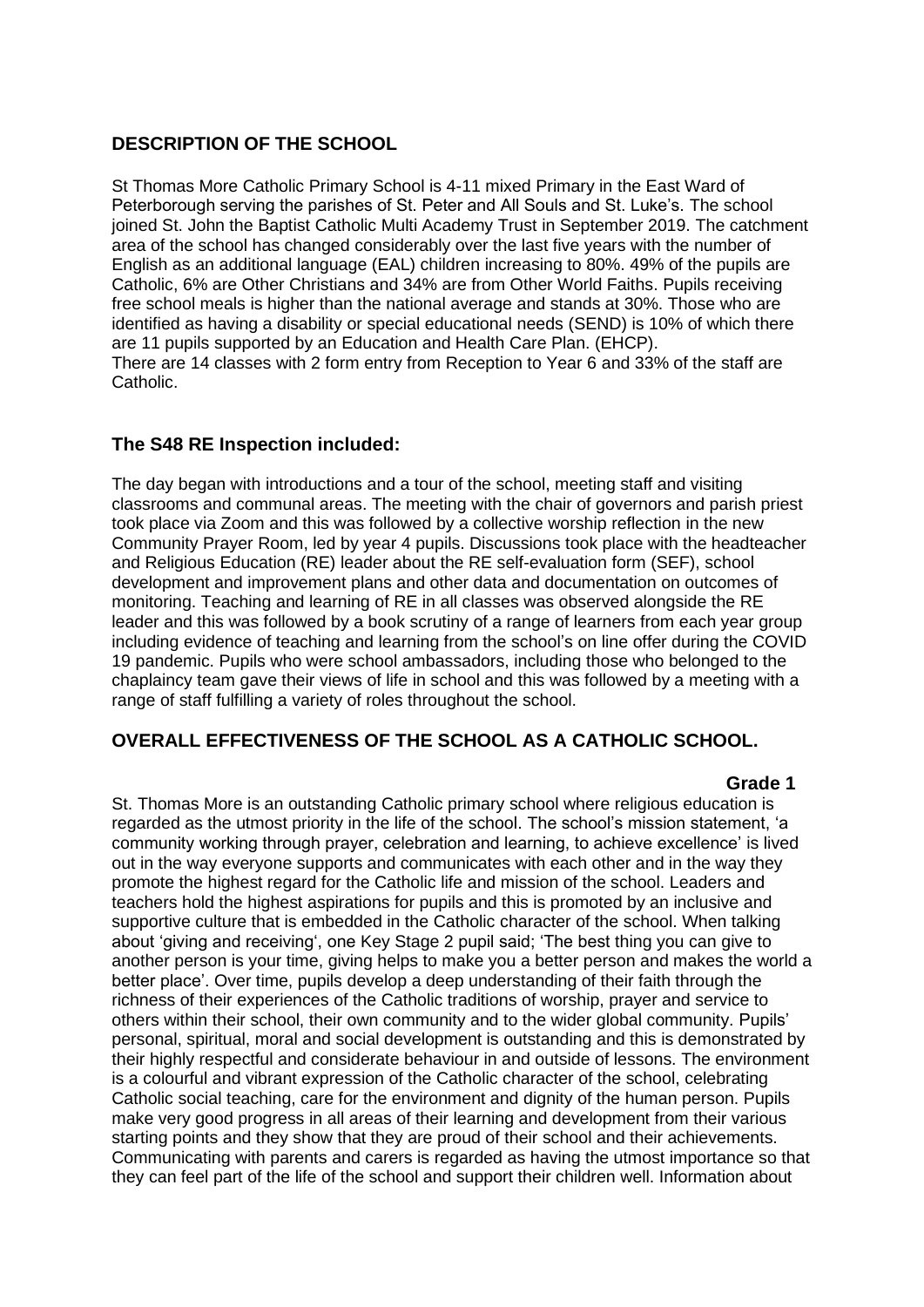the curriculum including the RE curriculum, school values, liturgy and feast days is shared regularly. The Wednesday Word, based on the Sunday Gospel is also shared and enables families to pray and reflect together.

## **COVID 19 Response**

During the COVID 19 pandemic the school's response was exemplary, providing learning, support and pastoral care to everyone within the school community.

The needs of the staff were carefully considered so that they could provide a bespoke offer to families, both in school and on line. The school became a hub for the local community, opening each day including over the Easter break and bank holidays to support children of key workers and those identified as needing to be in school. To ensure the online learning offer was accessible to all, staff delivered IT equipment to families who needed essential or additional resources.

Key staff worked tirelessly to make sure families were well supported through regular contact, often on a daily basis for those who needed extra care and support.

Teachers used a variety of online programs to deliver engaging and age appropriate RE lessons and engagement with learning was carefully monitored. Leaders and key staff ensured any concerns were addressed immediately. Collective Worship continued to be a priority throughout the pandemic, including the period of partial return to school where all pupils felt included in reflections, daily prayers and assemblies. School meals were provided by the dedicated kitchen staff ensuring everyone in school had a meal alongside preparing packed lunches for those in receipt of free school meals.

When the school returned in September 2020, a carefully prepared Personal, Social and Health Education (PSHE) unit was taught across all year groups, facilitating a smooth transition back to school life. Teachers and support staff were visible and available to reassure and advise parents and carers at the beginning and end of each day. The vigilance of the pastoral team continues to identify and support those who have been adversely affected by the pandemic. Staff have undertaken special training to support pupils' wellbeing and have created a space in each of their classrooms as a quiet area to support pupils who may feel overwhelmed.

#### **What the school needs to do to improve further.**

\* Ensure that the families' rich cultural backgrounds are reflected in the Catholic traditions of the school to include celebrations, prayer and liturgy and Saints days.

\*Widen the range and scope of continuing professional development (CPD) in RE for all staff to strengthen their subject knowledge in RE, (CCRS), spirituality, servant leadership and Catholic Social Teaching.

\* Continue to develop age appropriate strategies in pupil self-evaluation and in how to improve work further.

\* Embed the role of the Chaplaincy team so that prayer and liturgy is independently planned and delivered across the school by the pupils.

\* Develop teaching and learning strategies that enable pupils with specific learning needs, including EAL pupils, to communicate their understanding in more varied ways.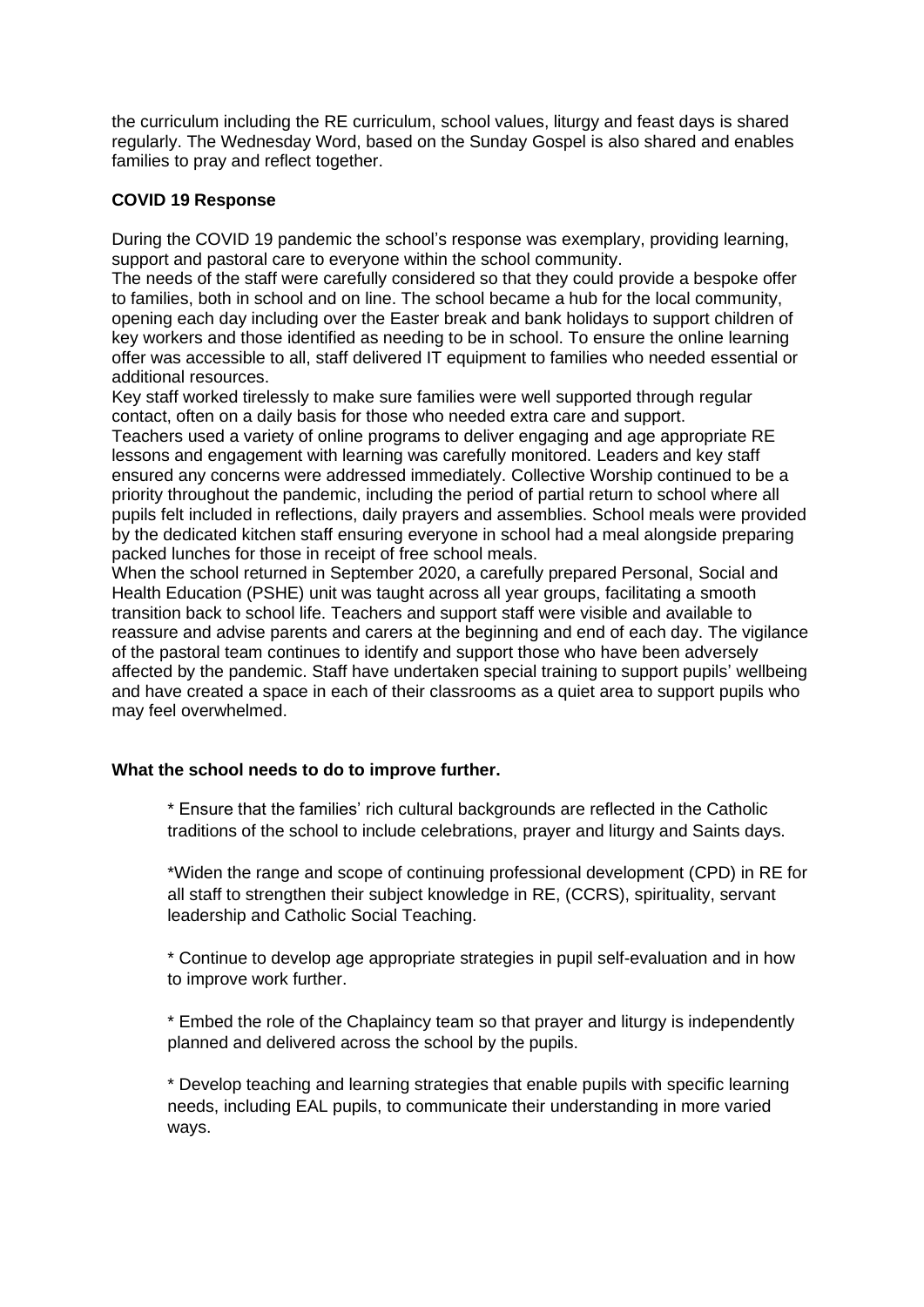## **CATHOLIC LIFE:** Grade 1

The extent to which pupils contribute to and benefit from the Catholic life and mission of the school is outstanding.

At St. Thomas More the whole school community fully embraces the meaning of the mission statement by the way they communicate and support each other in all aspects of school life. Active participation in Catholic life is a strength of the school with a strong commitment to working together to develop the vision of its Catholic character and ethos. Pupils enjoy the responsibility of taking on leadership roles in serving each other, leading prayer and liturgy and being active Christians. For example, pupils are fully involved in organising fundraising events, allowing them to see the impact of their faith in action. Children in Need, Macmillan and Mary's Meals benefitted from their work and in addition, local charities such as the Salvation Army foodbank and the local hospital where pupils in year 5 and 6 put their creative skills to the test by knitting cannula covers for premature babies, clearly shows a strong commitment to Catholic social teaching. School Ambassadors come into school early to provide fellow pupils with a bagel for breakfast which is inspired by the national 'Schools Breakfast Programme'.

The school environment throughout is inspiring, clearly celebrating and communicating the Catholic character of the school. There is a striking mural of inspiring people, affirming quotes and creative art work celebrating scripture, the Sacraments and the liturgical year. The school mission statement is highly valued and displayed in all communal spaces alongside pupils' work from across the curriculum. Pupils comment that they enjoy looking at these and talking about them as they move through the school. Prayer tables in each class are interactive and relevant to the current RE theme, supporting pupils with their learning and their prayer life. The richly diverse community of the school is highly valued by all and there are many strategies in place to ensure each pupil and their family are made to feel welcome. Pupils speaking English as an additional language (EAL) are supported by staff and other pupils who speak their language to ensure a welcoming transition at any phase. Pupils are valued and cared for as unique persons, made in the image and likeness of God and for those who need extra care and support the role of the SAFE officer is vital in working alongside staff to identify and support their mental health and wellbeing. Relationship and Sex Education (RSE) is carefully taught in an age appropriate way using resources from 'Journey in Love' leading to pupils having an excellent understanding of positive and respectful relationships.

Leaders and governors are highly committed to the Church's mission in education and it is regarded as a core leadership responsibility. This is demonstrated by their full and active involvement in shaping and challenging the school in all areas of RE. They ensure that pupils' experience is broad and varied. Pupils have a wealth of opportunity to visit other places of worship within the community and wider diocese and as visits are curtailed due to the pandemic, pupils enjoy following a virtual pilgrimage to holy places across the world. Leaders and all other adults in school are exemplary role models of positive and supportive relationships for the pupils, they care deeply for their wellbeing and as a result, pupils are happy, confident and secure in their physical, emotional and spiritual growth.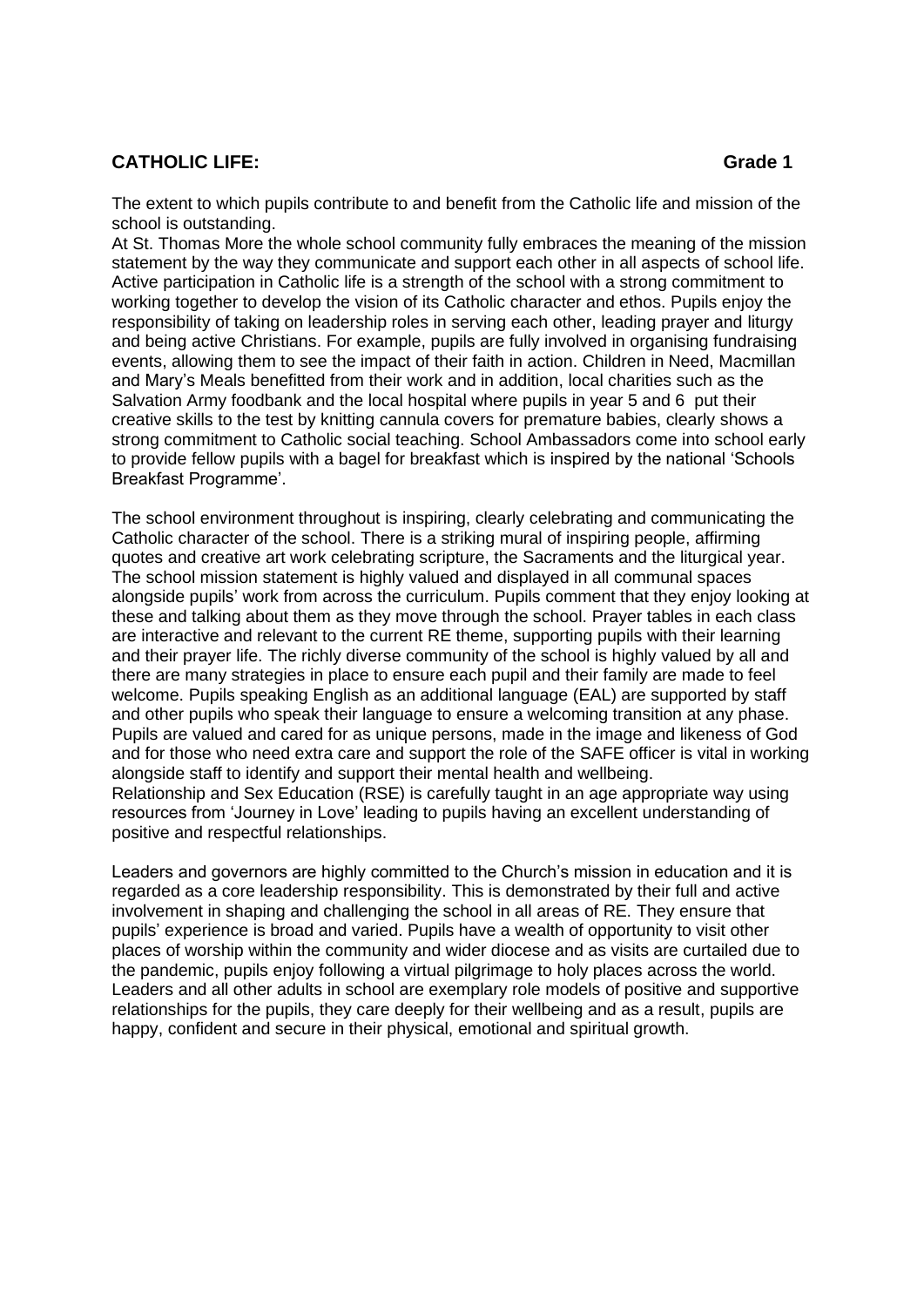#### **RELIGIOUS EDUCATION: Grade 1**

Pupils make very good progress in RE from their starting points, with many predicted to make outstanding progress this year. Attainment in RE is broadly in line with other subject areas. Pupils clearly enjoy their learning in RE and take great pride in the quality and presentation of their work as consistently evidenced in all RE books. During lessons, pupils are fully engaged in their learning, promoting outstanding behaviour and sustained concentration. Activities are differentiated for a range of learners including EAL, allowing access to the content and skills in each topic. Pupil are guided to make links to learning in RE with their own lives and to use scripture to support their ideas.

Teachers use the 'Come and See' programme to plan, resource and deliver high quality RE lessons. They employ a wide range of strategies to engage pupil learning and to ensure the curriculum is broad and balanced. In each year group, pupils have frequent opportunities to use art, roleplay and collaborative discussion and written tasks to challenge and motivate them in their learning. The use of the 'Big Question' within each topic invites further challenge and curiosity for learners and allows learners to appreciate that some things are difficult to answer or as one Key Stage 2 child said 'there may be lots of answers, not just one'. One Key Stage 2 pupil said he enjoyed working with others as it 'helps to make things clearer, because sometimes the work is hard.' The RE working walls in each classroom display religious vocabulary and scripture references related to the theme and the vocabulary is supported by relevant visuals and posters promoting religious literacy. Support staff are highly effective in supporting a range of learning needs using appropriate questioning, language and resources.

An initial assessment at the beginning of each topic demonstrates pupils' starting points and reveals the 'Big Picture' of what they will be learning. By the end of the topic pupils can identify and reflect on their progress. Teachers use marking and feedback strategies effectively to identify if the learning target has been achieved and to suggest next steps. Pupils are given time to 'Read and Respond' to marking and to address improvements to their learning within that lesson. Further embedding of pupil self- assessment will lead learners to recognise their strengths and what they can do to improve a piece of work. Assessment is thorough and systematic, informing teachers what has been taught and learnt well. Moderation with colleagues in school and within the Catholic Multi Academy Trust (CMAT) secures teachers confidence in recognising age related standards and it consistently promotes open and supportive dialogue around good practice and excellence in RE.

How well leaders and governors monitor and evaluate the provision for RE is outstanding. Improvements are identified through robust monitoring by leaders and addressed effectively and collaboratively during CPD sessions and staff meetings. Outcomes of monitoring by the RE leader is set out in a subject impact report and this is shared with colleagues and governors. The evaluation of monitoring of work within the CMAT is having an impact on standards, expectations and outcomes for pupils. The headteacher and RE Leader are highly effective in supporting teachers and support staff through both planned and spontaneous CPD. Joint planning with colleagues from the same phases ensures accuracy, quality and productive dialogue, improving provision for learners.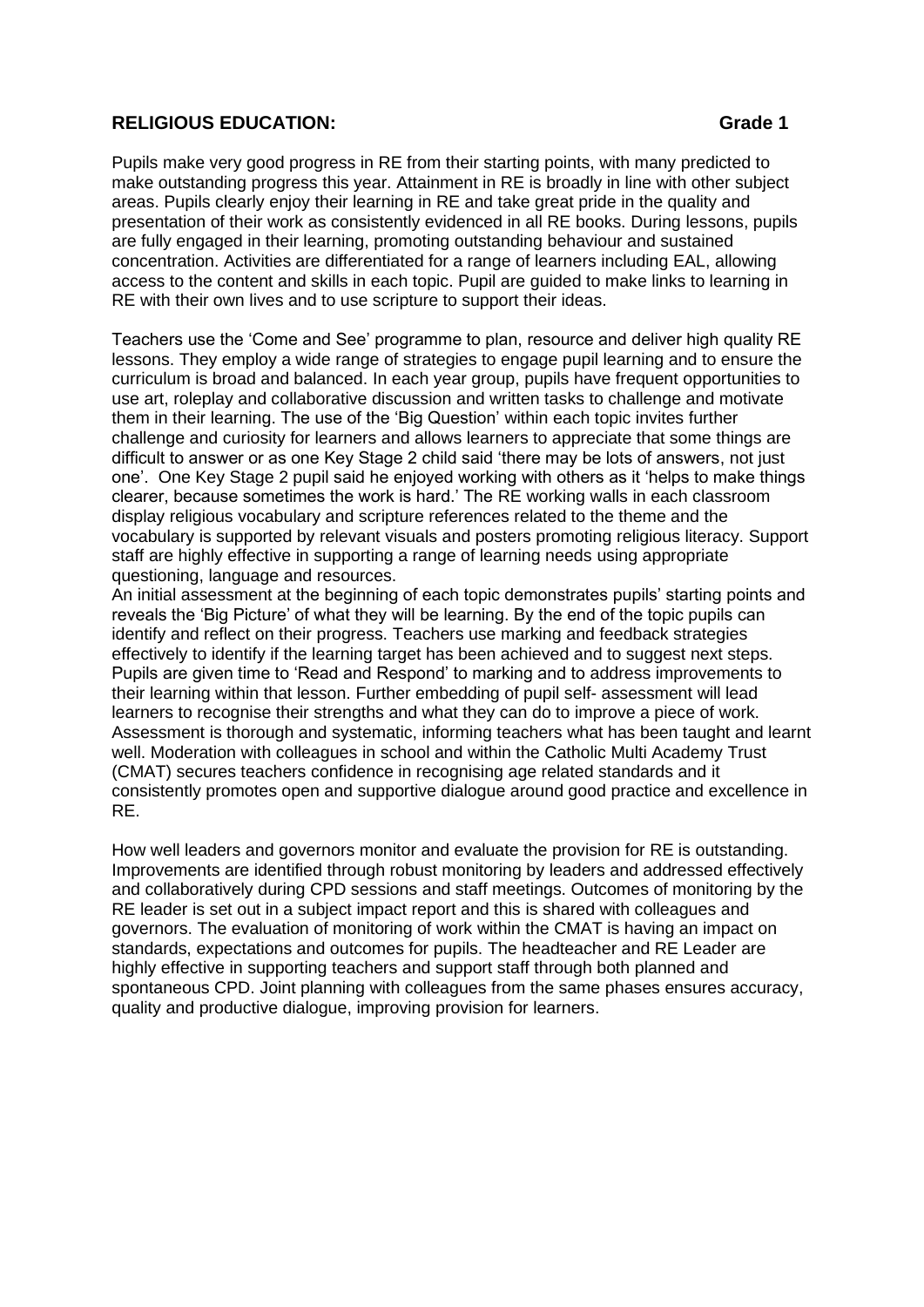#### **COLLECTIVE WORSHIP: Grade 1**

Pupils are enthusiastic and confident in organising and leading prayer and liturgy in an age appropriate way. They value the responsibility of being involved in the prayer life of the school and they have a good understanding of its purpose and rhythms. Each class has prayer monitors who lead daily prayers and acts of worship and all pupils take responsibility for ensuring the class prayer table reflects the seasons of the liturgical year and displays scripture and appropriate artefacts. The formation of the new Chaplaincy team will greatly enhance the development of pupil led liturgy. During an observed reflection by a lower Key Stage 2 class, the pupils were reverent and deeply reflective, each taking turns to read passages of scripture and prayers of intercession. They placed their decorated stone on the focus table while taking a moment for personal prayer. It is evident that prayer and reflection is an important and valuable part of their everyday life in school and that pupils have a good understanding of its purpose in developing their spirituality and a deeper relationship with God. A Key Stage 1 pupil said 'When you pray you become closer to God and you can tell him all your worries', while an upper Key Stage 2 pupil said 'Praying gives you a chance to be thankful to God for everything good in your life.'

Collective Worship is central to the life of the school and this is evidenced in the range of sacramental liturgy, prayer and reflections provided in school to enable the community to grow in spirituality and develop their faith journey irrespective of their starting points. Everyone is welcome to join in community prayer and pupils and staff of other faiths show immense respect for the sacramental liturgy and prayers celebrated in school by praying alongside others or listening quietly, leading to a prayerful community built on deep respect and reverence. The installation of the new Community Prayer Room is a cause of great celebration and a further demonstrates that Collective Worship is treasured and valued. This space will continue to deepen the experience of prayer and reflection for years to come. Collective Worship has a clear purpose in gathering together as a community to listen to the message of the Gospel or to reflect on the monthly school value. The school has invested in TenTen resources to further support assemblies, class worship and staff prayers enhancing the variety of styles of prayer and building teacher confidence in leading prayer and liturgy. Collective Worship is carefully planned to reflect the liturgical calendar. For example, the Rosary is said during the months of May and October, there are special prayer meetings during Lent and sacramental opportunities include Reconciliation during Lent and Advent and there are Masses to mark special school feasts and Saint's days.

Teachers are confident in facilitating pupils to deliver acts of worship and, where needed, support is given by the headteacher and RE leader who demonstrate a high level of expertise in modelling excellent practice. The parish priest is fully involved in developing the sacramental and spiritual formation of the school community and building links between the school and the parish. Leaders and governors place the highest priority on the schools monitoring and evaluation of Collective Worship. They support the school by attending Masses and celebrations and are instrumental in leading future improvements.